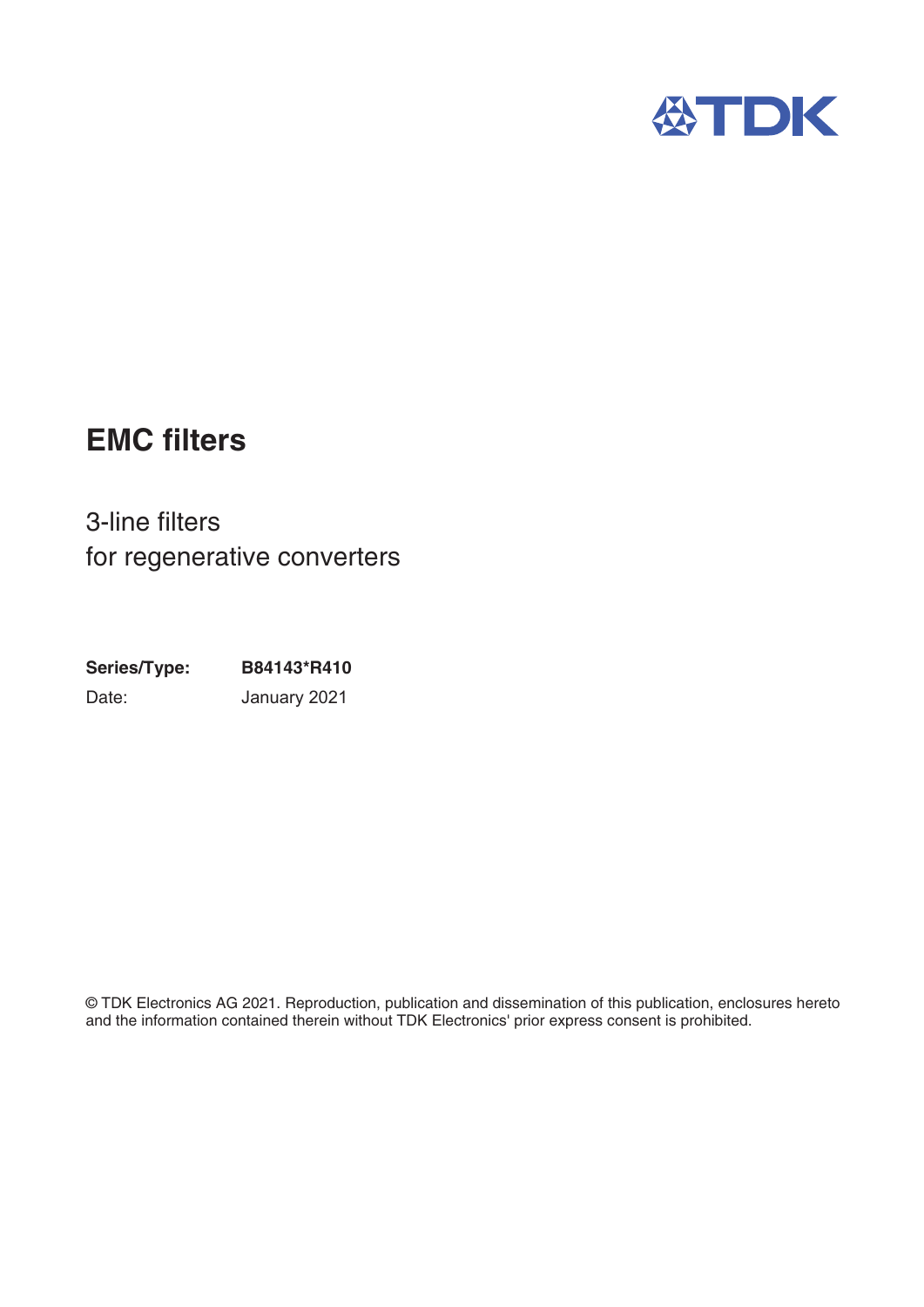

### **3-line filters B84143\*R410**

#### **for regenerative converters**

**Power line filters for 3-phase systems Rated voltage V<sub>R</sub>: 300/520 V AC** Rated current I<sub>B</sub>: 35 A to 230 A

### **Construction**

- 3-line filters
- Metal case
- **Book size**

## **Features**

- $\blacksquare$  High insertion loss
- Easy to install
- Compact design
- Degree of protection: IP 20<sup>1)</sup>
- Optimized for long motor cables
- Design complies with IEC 60939
- B84143A\*R410: UL and cUL approval

# $LR<sub>2</sub> IR$

### **Typical applications**

- Frequency converters and regenerative frequency converters (Active Infeed Converter, AIC) for motor drives, e.g.
	- $-$  elevators
	- $-$  machine tools
	- $-$  pumps
	- $-$  traction systems
	- $-$  conveyor systems
	- HVAC systems (heating, ventilation and air conditioning)

### **Terminals**

Finger-safe terminals

#### **Marking**

Marking on component: Manufacturer's logo, ordering code, rated voltage, rated current, rated temperature, climatic category, date code, approvals

Minimum data on packaging: Manufacturer's logo, ordering code, quantity, date code

Schematic picture

1) According to IEC 60529

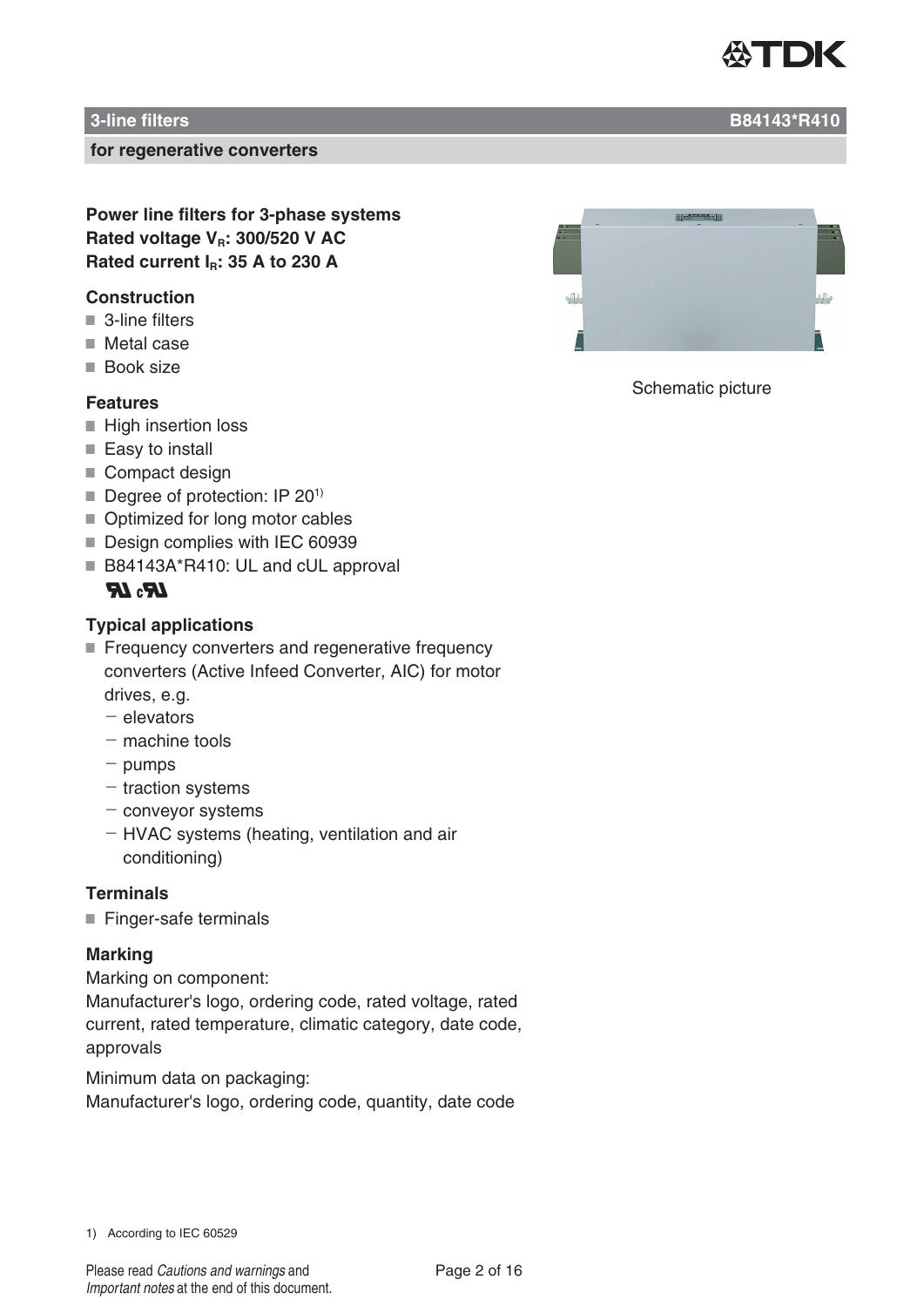

### **Typical circuit diagrams**

B84143A0035R410, B84143A0200R410, B84143A0230R410 (35 A, 200 A, 230 A)



B84143A0050R410, B84143A0080R410, B84143A0110R410, B84143A0150R410 (50 A, 80 A, 110 A, 150 A)



B84143B0200R410, B84143B0230R410 (200 A, 230 A)

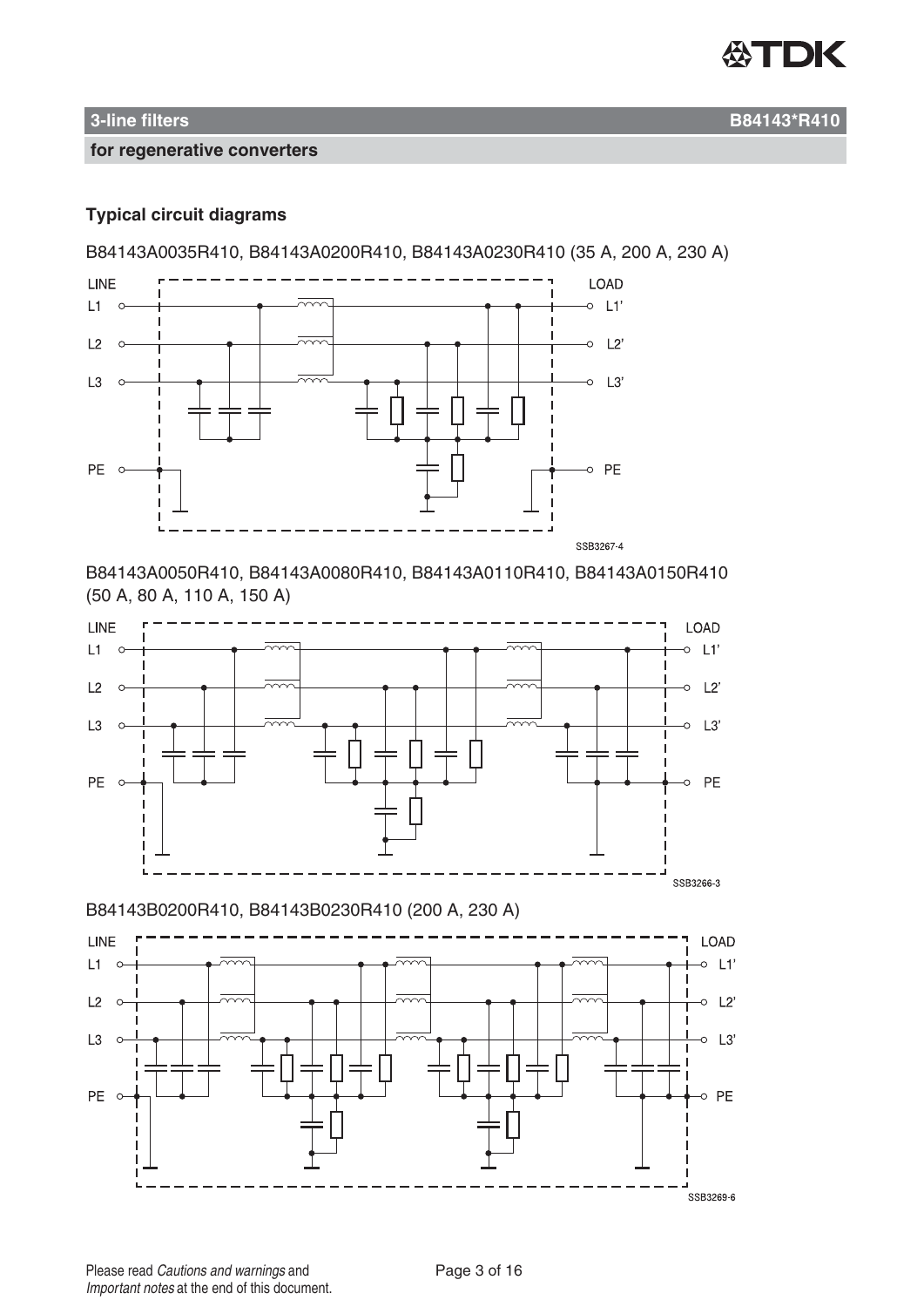

# **Technical data and measuring conditions**

| 300/520 V AC (50/60 Hz)                                     |  |  |
|-------------------------------------------------------------|--|--|
| B84143A*R410: 265/460 V AC (50/60 Hz)                       |  |  |
| B84143B*R410: 275/480 V AC (50/60 Hz)                       |  |  |
| See also chapter "Technical information", section 8 "Energy |  |  |
| supply networks".                                           |  |  |
| Referred to 50 °C rated temperature                         |  |  |
| 2240 V DC, 2 s (line/line)                                  |  |  |
| 2720 V DC, 2 s (lines/case)                                 |  |  |
| 1.5 $\cdot$ I <sub>B</sub> for 3 min per hour or            |  |  |
| $2.5 \cdot I_B$ for 30 s per hour                           |  |  |
| At $V_B$ and 50 Hz                                          |  |  |
| 25/100/21 ( $-25$ °C/+100 °C/21 days damp heat test)        |  |  |
| B84143A*R410: UL 1283 and CSA C22.2 No.8                    |  |  |
|                                                             |  |  |

# **Characteristics and ordering codes**

| $I_R$                | <b>Terminal cross</b> | $I_{LK}$ | $R_{\text{typ}}$ | Approx. | Ordering code   | Approvals |                    |
|----------------------|-----------------------|----------|------------------|---------|-----------------|-----------|--------------------|
|                      | section               |          |                  | weight  |                 |           |                    |
| $\overline{A}$       | mm <sup>2</sup>       | mA       | $m\Omega$        | kg      |                 | <b>AT</b> | $c_{\overline{A}}$ |
| $V_B = 300/520$ V AC |                       |          |                  |         |                 |           |                    |
| 35                   | 10                    | 14       | 2.9              | 2.5     | B84143A0035R410 | $\times$  | $\times$           |
| 50                   | 25                    | 15       | 1.6              | 4.5     | B84143A0050R410 | $\times$  | $\times$           |
| 80                   | 50                    | 15       | 0.9              | 8.5     | B84143A0080R410 | $\times$  | $\times$           |
| 110                  | 50                    | 15       | 0.65             | 9.0     | B84143A0110R410 | $\times$  | $\times$           |
| 150                  | 95                    | 15       | 0.6              | 13.5    | B84143A0150R410 | $\times$  | $\times$           |
| 200                  | 95                    | 10       | 0.3              | 14.0    | B84143A0200R410 | $\times$  | $\times$           |
| 200                  | 95                    | 18       | 0.39             | 19.0    | B84143B0200R410 |           |                    |
| 230                  | 95                    | 10       | 0.25             | 14.5    | B84143A0230R410 | $\times$  | $\times$           |
| 230                  | 95                    | 18       | 0.35             | 19.0    | B84143B0230R410 |           |                    |

 $x =$  Approval granted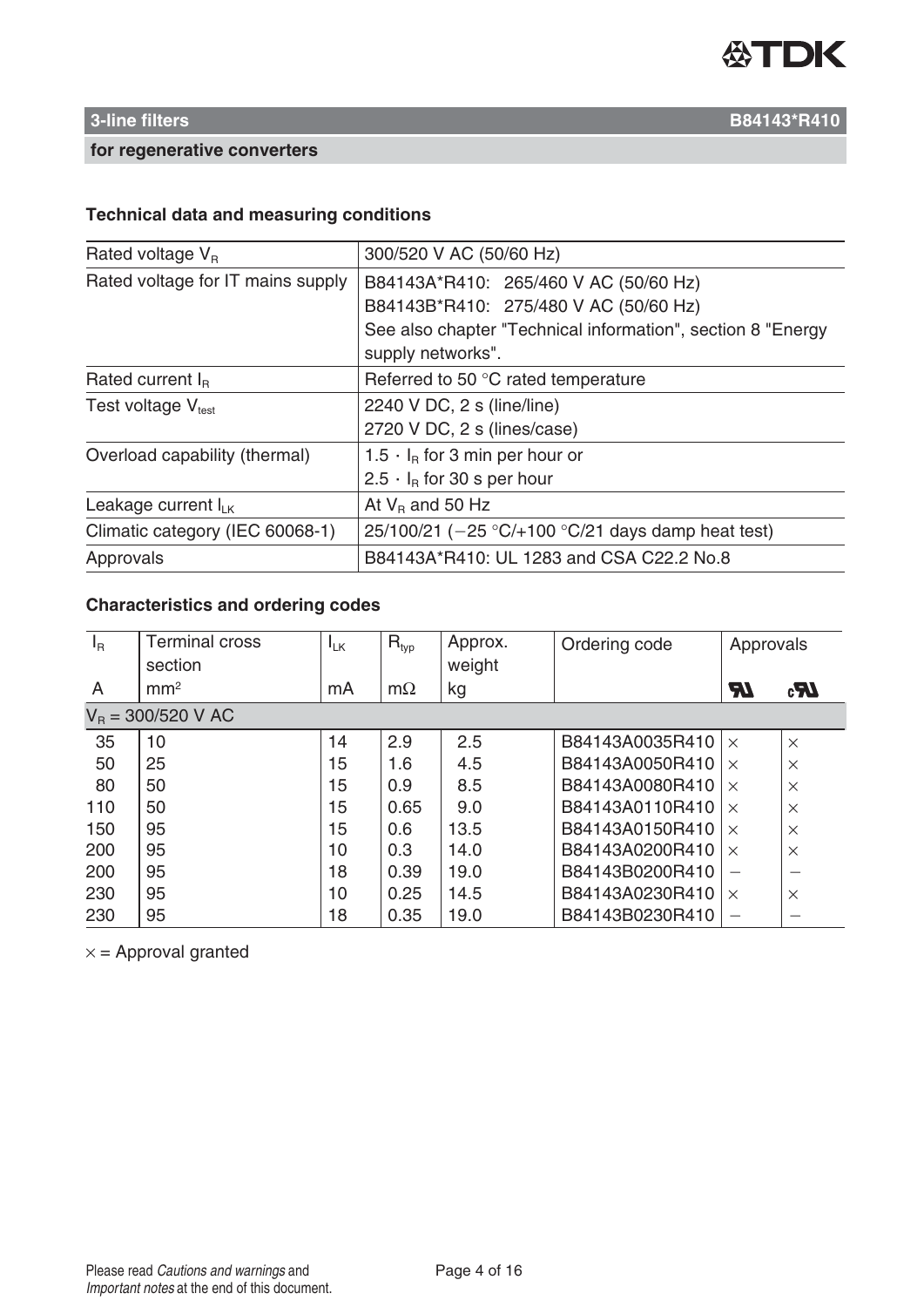

### **Dimensional drawings**

### **B84143A0035R410 (35 A)**



General tolerances according to ISO 2768-cL Dimensions in mm



**B84143A0050R410 (50 A)**

General tolerances according to ISO 2768-cL Dimensions in mm

### **3-line filters B84143\*R410**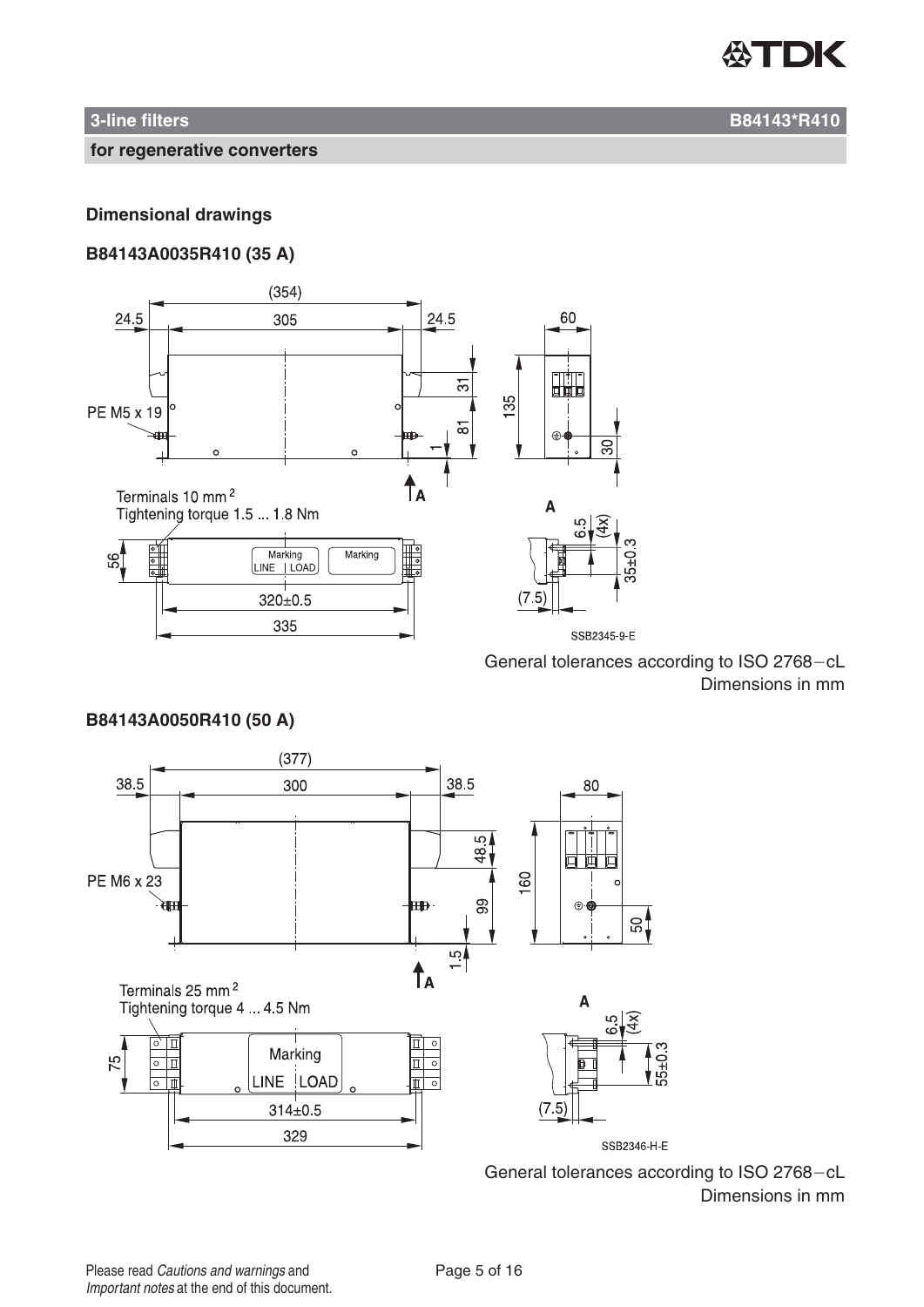

### **3-line filters B84143\*R410**

#### **for regenerative converters**



**B84143A0080R410, B84143A0110R410 (80 A, 110 A)**

General tolerances according to ISO 2768-cL Dimensions in mm

**B84143A0150R410 ... B84143A0230R410 (150 A ... 230 A)**



General tolerances according to ISO 2768-cL Dimensions in mm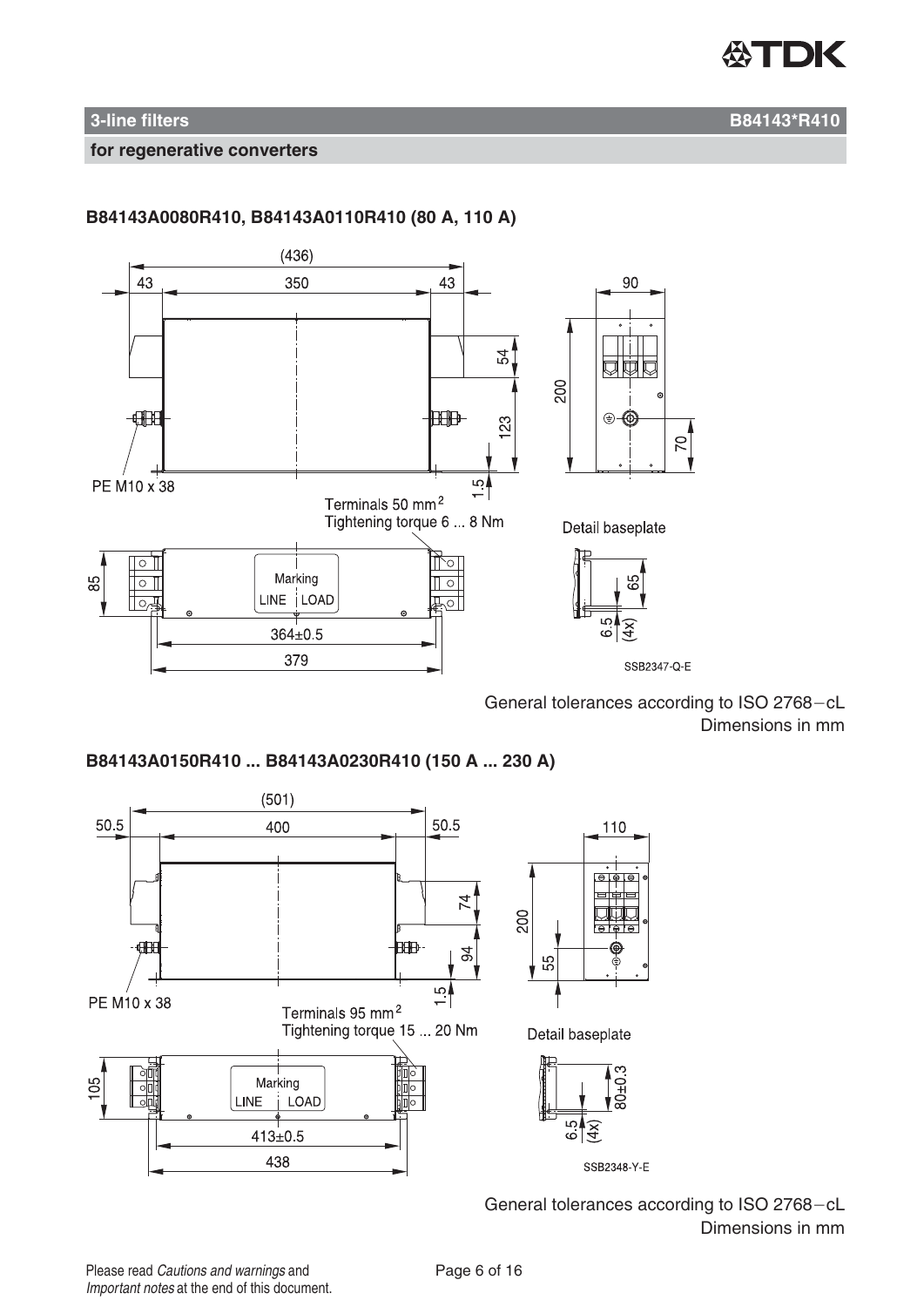

# **3-line filters B84143\*R410**

#### **for regenerative converters**

# **B84143B0200R410, B84143B0230R410 (200 A, 230 A)**



General tolerances according to ISO 2768-cL Dimensions in mm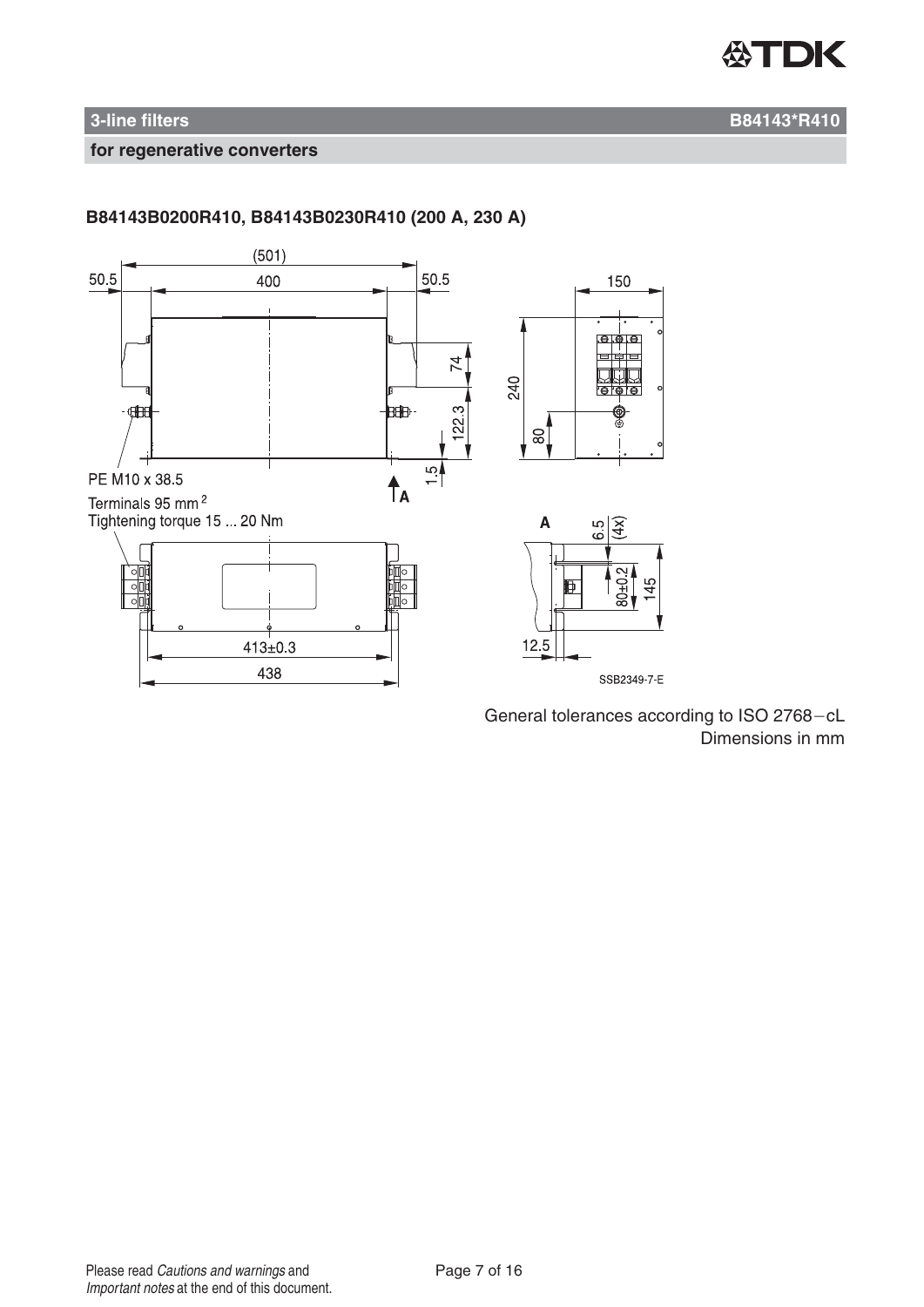

**Insertion loss** (typical values at  $Z = 50 \Omega$ )

- 
- unsymmetrical, adjacent branches terminated common mode, all branches in parallel (asymmetrical)
	- differential mode (symmetrical)





Filters for 35 A Filters for 50 A







Please read Cautions and warnings and <br>
Page 8 of 16 Important notes at the end of this document.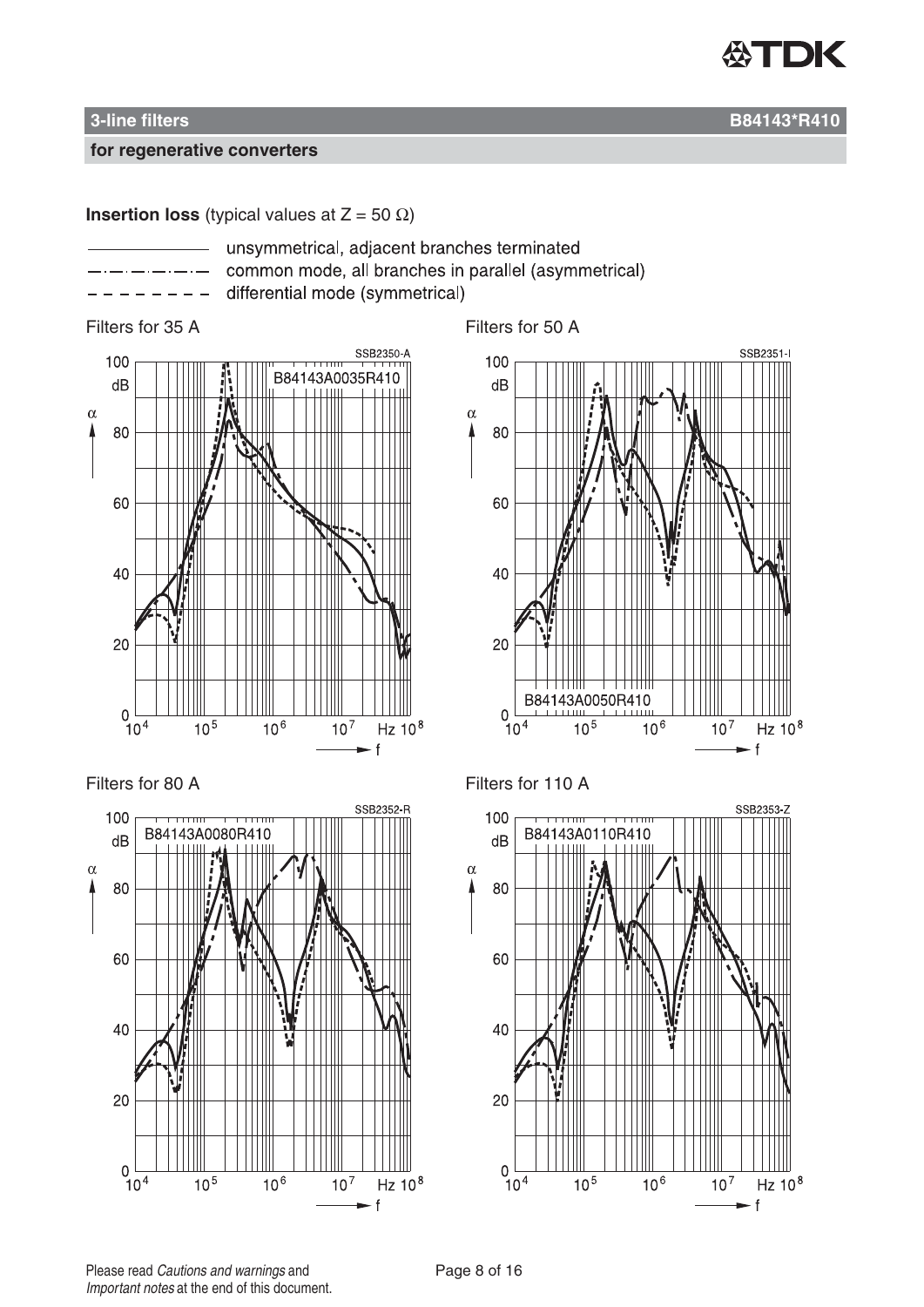

**Insertion loss** (typical values at  $Z = 50 \Omega$ )

- unsymmetrical, adjacent branches terminated
	- common mode, all branches in parallel (asymmetrical)
- differential mode (symmetrical)



#### Filters for 230 A



Filters for 150 A Filters for 200 A

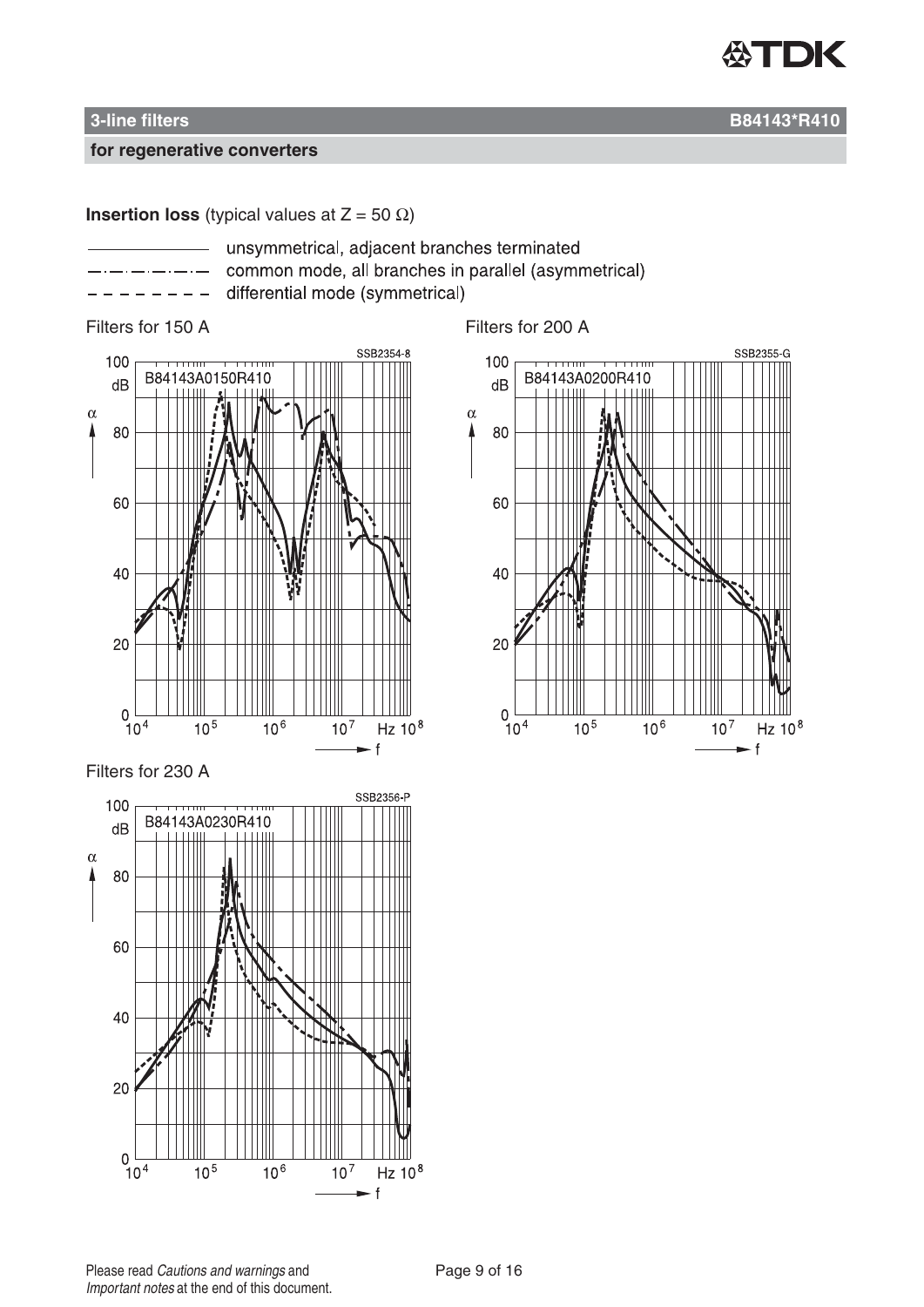

**Insertion loss** (typical values at  $Z = 50 \Omega$ )

- unsymmetrical, adjacent branches terminated
- common mode, all branches in parallel (asymmetrical)
	- differential mode (symmetrical)

### Filters for 200 A Filters for 230 A



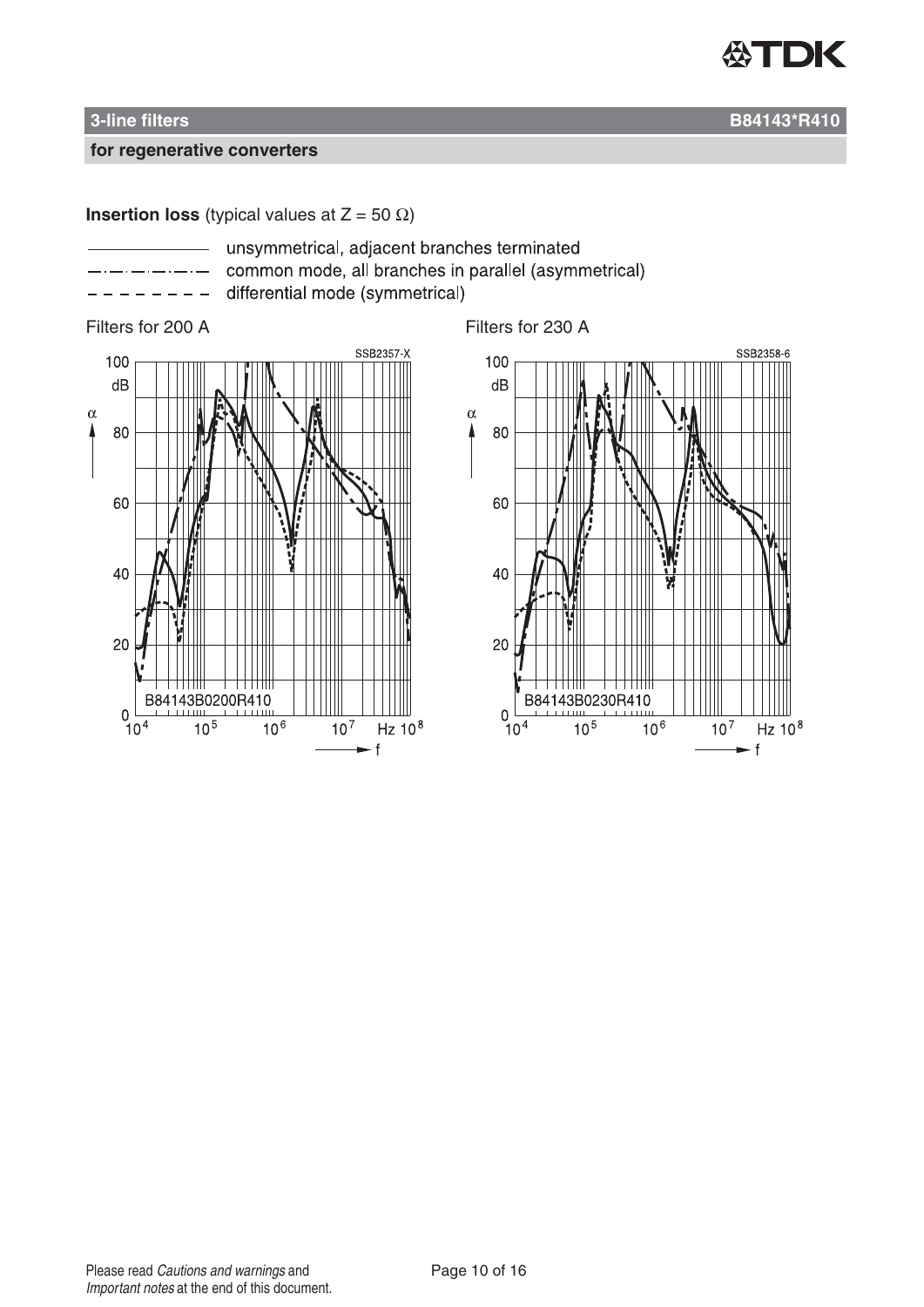

Please read all warning and safety notes carefully before installing the filter and putting it into operation (see  $\triangle$ ). The same applies to the warning signs on the filter. Please ensure that the signs are not removed nor their legibility impaired by external influences.

Death, serious bodily injury and substantial material damage to equipment may occur if the appropriate safety measures are not carried out or the warnings in the text are not observed.

### **Using according to the terms**

The filters may be used only for their intended application within the specified values in lowvoltage networks in compliance with the instructions given in the data sheets and the data book. The conditions at the place of application must comply with all specifications for the filter used.

### **Warning**

- $\blacksquare$  It shall be ensured that only qualified persons (electricity specialists) are engaged on work such as planning, assembly, installation, operation, repair and maintenance. They must be provided with the corresponding documentation.
- Danger of electric shock. Filters contain components that store an electric charge. Dangerous voltages can continue to exist at the filter terminals for longer than five minutes even after the power has been switched off.
- The protective earth connections shall be the first to be made when the filter is installed and the last to be disconnected. Depending on the magnitude of the leakage currents, the particular specifications for making the protective earth connection must be observed.
- Impermissible overloading of the filter or filter, such as with circuits able to cause resonances, impermissible voltages at higher frequencies etc. can lead to bodily injury and death as well as cause substantial material damages (e.g. destruction of the filter housing).
- Filters must be protected in the application against impermissible exceeding of the rated currents by overcurrent protective devices.
- In case of leakage currents  $>3.5$  mA you shall mount the PE conductor stationary with the required cross section before beginning of operation and save it against disconnecting. For leakage currents  $I_L$ <sup>1)</sup> ≤10 mA the PE conductor must have a KU value<sup>2)</sup> of 4.5<sup>3)</sup>; for leakage currents  $I_1$  >10 mA the PE conductor must have a KU value of 6<sup>4)</sup>.
- Output chokes and output filters must be protected in the application against impermissible exceeding of the component temperature.
- The converter output frequency must be within the specified range to avoid resonances and uncontrolled warming of the output chokes and output filters.
- **Because the product can become very hot during operation, there is the risk of burns if** touched. The product can remain hot for some time after the power is switched off!

- 3) A value of KU = 4.5 with respect to interruptions is attained with: a) permanently connected protective earth connection ≥1.5 mm<sup>2</sup> and<br>b) a protective earth connection ≥2.5 mm<sup>2</sup> via connectors for industrial equipme
- 4) KU = 6 with respect to interruptions is achieved for fixed-connection lines  $\geq$ 10 mm<sup>2</sup> where the type of connection and installation corre-<br>spond to the requirements for PEN conductors as specified in relevant stand

<sup>1)</sup>  $I_L$  = leakage current let-go

<sup>2)</sup> The KU value (symbol KU) is a classification parameter of safety-referred failure types designed to ensure protection against hazardous body currents and excessive heating.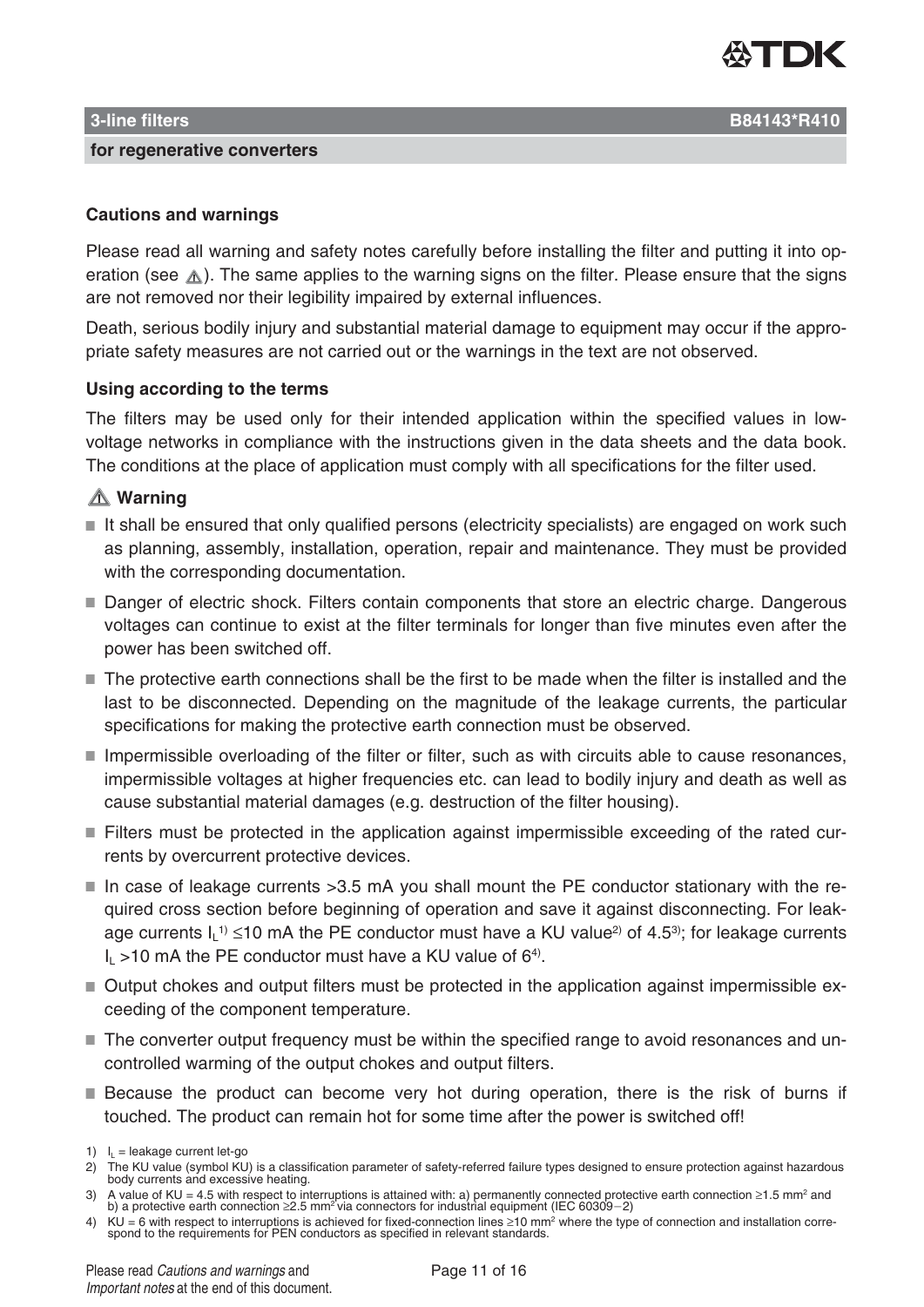

The table below summarizes the safety instructions that must be observed without fail. A detailed description can be found in the relevant chapters of the databook.

| <b>Topic</b>                                                | <b>Instructions</b>                                                                                                                                                                                                                                                                                                                               | Reference chapter                                    |  |
|-------------------------------------------------------------|---------------------------------------------------------------------------------------------------------------------------------------------------------------------------------------------------------------------------------------------------------------------------------------------------------------------------------------------------|------------------------------------------------------|--|
|                                                             |                                                                                                                                                                                                                                                                                                                                                   | (data book),<br>paragraph                            |  |
| Selecting a filter                                          | When selecting a filter, it is mandatory to observe the<br>rated data of the equipment (such as its rated input<br>current, rated voltage, harmonic content etc.) as well<br>as the derating instructions in Chapters 9 and 10.                                                                                                                   | Selection guide for<br>converter filters             |  |
| Rated voltage                                               | When power distribution systems deviating from the<br>symmetric TN-S system is to check the suitability of<br>the filters and the allowed voltages including the fault<br>cases.                                                                                                                                                                  | Power distribution<br>systems,<br>7                  |  |
| Protection from<br>residual voltages<br>Discharge resistors | Active parts must be discharged within 5 s to a<br>voltage of less than 60 V (or 50 $\mu$ C). If this limit<br>cannot be observed due to the operating mode, the<br>hazardous point must be permanently marked in a<br>clearly visible way.                                                                                                       | Safety regulations,<br>6.1                           |  |
|                                                             | Filters which are not permanently connected (e.g.<br>when the test voltage is applied to the filter at the<br>incoming goods inspection) must be discharged after<br>the voltage has been switched off.                                                                                                                                           | Safety regulations,<br>6.2                           |  |
| Installing and<br>removing of filters<br>Installation       | When<br>installing<br>and<br>removing<br>filters,<br>our<br>a<br>voltage-free state must be set up and secured with<br>observance of the five safety rules described in<br>EN 50110-1.                                                                                                                                                            | Safety regulations,<br>6.4                           |  |
| Use in IT systems                                           | The special features of the IT system ("first fault case"<br>and other fault cases) shall be observed.                                                                                                                                                                                                                                            | Power distribution<br>system (network<br>types), 7.6 |  |
| Safety notes on<br>leakage currents                         | The filter leakage currents specified in the data book<br>are intended for user information only. The maximum<br>leakage current of the entire electrical equipment or<br>appliance has to be limited for safety reasons. Please<br>obtain the applicable limits for your application from<br>the relevant regulations, provisions and standards. | Leakage current,<br>8.4<br>Leakage current,<br>8.6   |  |
| Voltage derating                                            | If the permissible limits for the higher-frequency                                                                                                                                                                                                                                                                                                | Voltage derating,                                    |  |
| Hazards caused by<br>overloading the<br>filters             | voltages at the filter are exeeded, the filter may be<br>damaged or destroyed.                                                                                                                                                                                                                                                                    | 9.8                                                  |  |
| Current derating at<br>elevated ambient<br>temperatures     | Non-observance of the current derating may lead to<br>overheating and consequently represents a fire<br>hazard.                                                                                                                                                                                                                                   | Current derating,<br>10.1                            |  |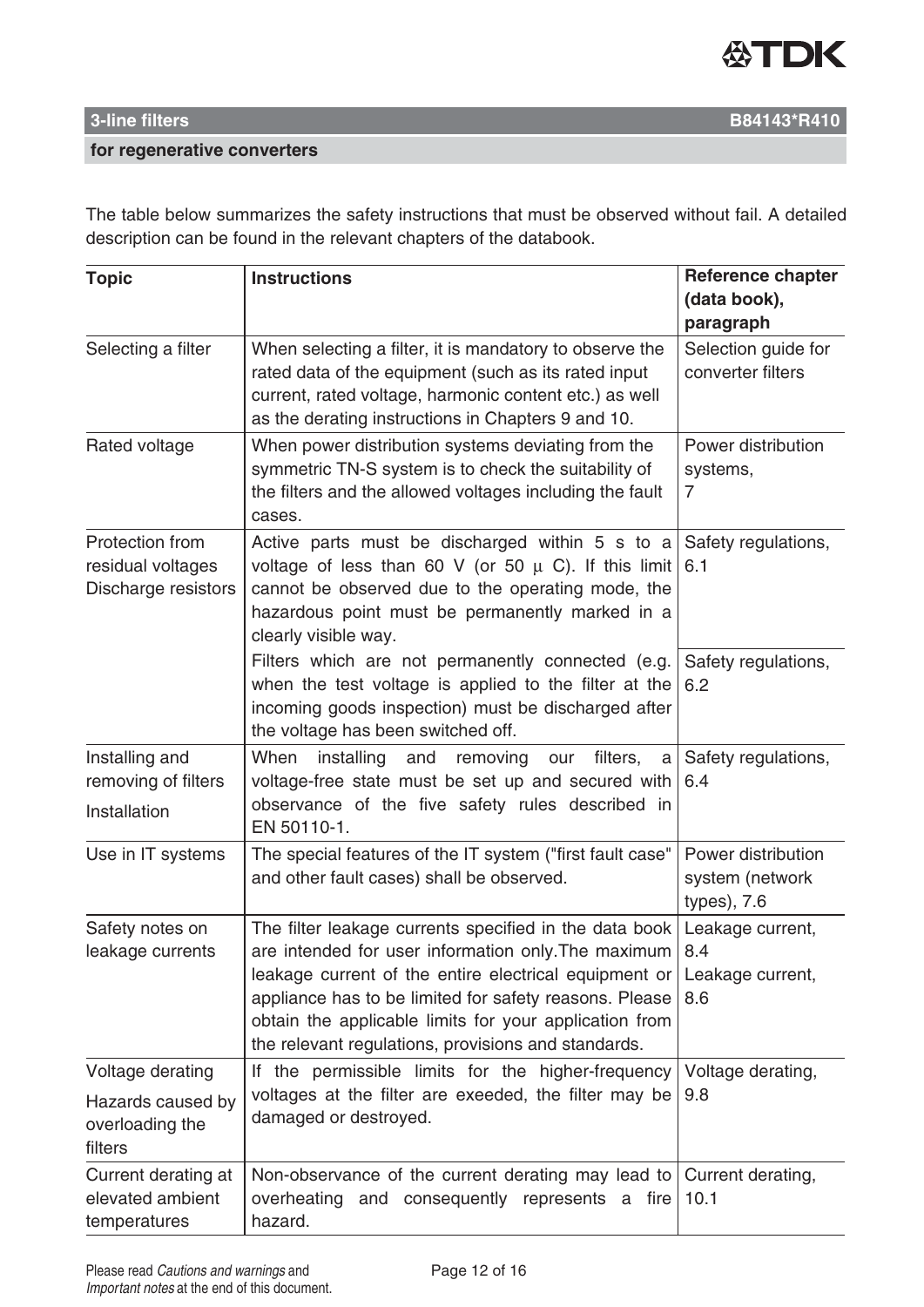

| Topic              | <b>Instructions</b>                                            | <b>Reference chapter</b> |
|--------------------|----------------------------------------------------------------|--------------------------|
|                    |                                                                | (data book),             |
|                    |                                                                | paragraph                |
| Protective earth   | For operating currents greater than 250 A, we Mounting         |                          |
| connection at      | recommend the PE connection to be set up between               | instructions.            |
| operating currents | the feed (filter: line) and output (filter: load) not via the  | point 2                  |
| >250 A             | PE terminal bolt in the filter housing.                        |                          |
| Mounting position  | Note the mounting position of the filters! It must Mounting    |                          |
|                    | always be ensured that natural convection is not instructions, |                          |
|                    | impaired.                                                      | point 13                 |
| Long motor cables  | Long motor cables cause parasitic currents in the              | Mounting                 |
|                    | installation. The cable lengths indicated for the output       | instructions,            |
|                    | chokes and output filters serve for orientation. The           | point 15                 |
|                    | user must check the technical parameters and                   |                          |
|                    | especially the choke temperatures for the respective           |                          |
|                    |                                                                |                          |

### **Display of ordering codes for TDK Electronics products**

application.

The ordering code for one and the same product can be represented differently in data sheets, data books, other publications, on the company website, or in order-related documents such as shipping notes, order confirmations and product labels. **The varying representations of the ordering codes are due to different processes employed and do not affect the specifications of the respective products**.

Detailed information can be found on the Internet under www.tdk-electronics.tdk.com/orderingcodes.

**3-line filters B84143\*R410**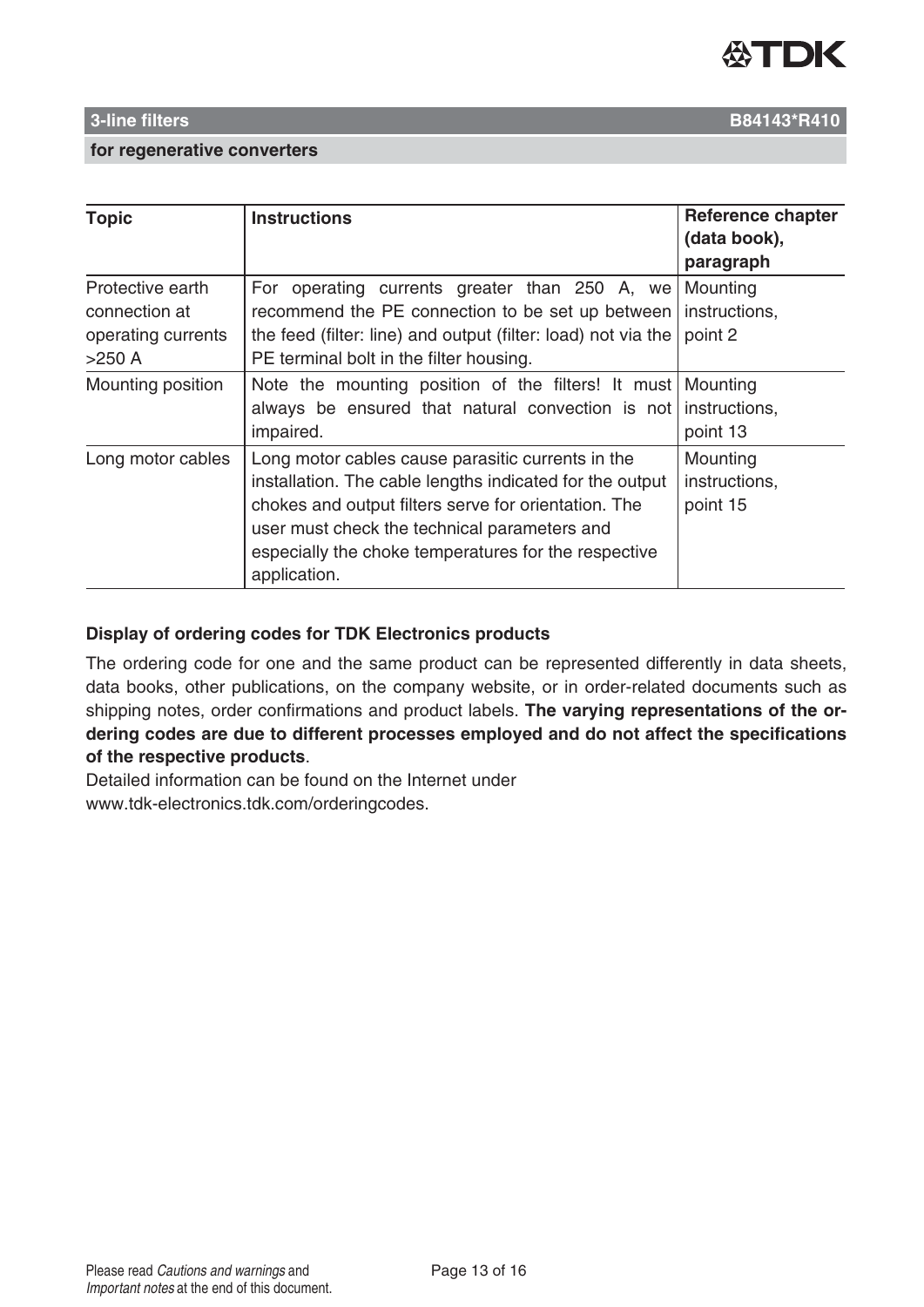

# **Symbols and terms**

| Symbol                       | English                                       | German                               |
|------------------------------|-----------------------------------------------|--------------------------------------|
| $\alpha$                     | Insertion loss                                | Einfügungsdämpfung                   |
| $C_{R}$                      | Rated capacitance                             | Bemessungskapazität                  |
| $C_{X}$                      | Capacitance X capacitor                       | Kapazität X-Kondensator              |
| $C_Y$                        | Capacitance Y capacitor                       | Kapazität Y-Kondensator              |
| $\Delta \rm{V}$              | Voltage drop (input to output)                | Spannungsabfall (Eingang zu Ausgang) |
| dv/dt                        | Rate of voltage rise                          | Spannungsanstiegsgeschwindigkeit     |
| f                            | Frequency                                     | Frequenz                             |
| $f_{M}$                      | Converter output frequency                    | Motorfrequenz                        |
| $f_P$                        | Pulse frequency                               | Pulsfrequenz                         |
| $f_R$                        | Rated frequency                               | Bemessungsfrequenz                   |
| $f_{res}$                    | <b>Resonant frequency</b>                     | Resonanzfrequenz                     |
| $I_{\rm C}$                  | Current through capacitor                     | Strom durch Kondensator              |
| $I_{LK}$                     | Filter leakage current                        | Filter-Ableitstrom                   |
| $I_{\text{max}}$             | Maximum current                               | Maximalstrom                         |
| $I_N$                        | Nominal current                               | Nennstrom                            |
| $I_{op}$                     | Operating current (design current)            | Betriebsstrom                        |
| $I_{\rm pk}$                 | Rated peak withstand current                  | Bemessungs-Stoßstromfestigkeit       |
| $I_q$                        | Capacitive reactive current                   | Kapazitiver Blindstrom               |
| $I_{\mathsf{R}}$             | <b>Rated current</b>                          | Bemessungsstrom                      |
| $I_{\rm S}$                  | Interference current                          | Störstrom                            |
|                              | Inductance                                    | Induktivität                         |
| $L_{\rm R}$                  | Rated inductance                              | Bemessungsinduktivität               |
| $L_{\text{stray}}$           | Stray inductance                              | Streuinduktivität                    |
| $P_L$                        | Power loss                                    | Verlustleistung                      |
| R                            | Resistance                                    | Widerstand                           |
| $R_{is}$                     | Insulation resistance                         | Isolationswiderstand                 |
| $R_{typ}$                    | DC resistance, typical value                  | Gleichstromwiderstand typisch        |
| $\mathsf{T}_\mathsf{A}$      | Ambient temperature                           | Umgebungstemperatur                  |
| ${\mathsf T}_{\textsf{max}}$ | Upper category temperature                    | Obere Kategorietemperatur            |
| $\mathsf{T}_{\mathsf{min}}$  | Lower category temperature                    | Untere Kategorietemperatur           |
| $T_R$                        | Rated temperature                             | Bemessungstemperatur                 |
| $U_k$                        | Referred voltage drop in %                    | Bezogener Spannungsabfall in %       |
| $V_{\text{eff}}$             | <b>RMS</b> voltage                            | Effektivspannung                     |
| $V_{K}$                      | Voltage drop                                  | Spannungsabfall                      |
| $V_{LE}$                     | Voltage line to earth; voltage line to ground | Spannung Phase zu Erdpotential       |
| $V_{N}$                      | Nominal voltage                               | Nennspannung                         |
| $V_{R}$                      | Rated voltage                                 | Bemessungsspannung                   |
| $V_{\text{peak}}$            | Peak voltage                                  | Spitzenspannung                      |
| $V_{test}$                   | Test voltage                                  | Prüfspannung                         |
| $V_{X}$                      | Voltage over X capacitor                      | Spannung über X-Kondensator          |
| $V_Y$                        | Voltage over Y capacitor                      | Spannung über Y-Kondensator          |
| $X_L$                        | Inductive reactance                           | Induktiver Blindwiderstand           |
| Ζ                            | Impedance                                     | Scheinwiderstand                     |
| Z                            | Impedance, absolute value                     | Scheinwiderstand (Betragswert)       |

# **1 3-line filters B84143\*R410**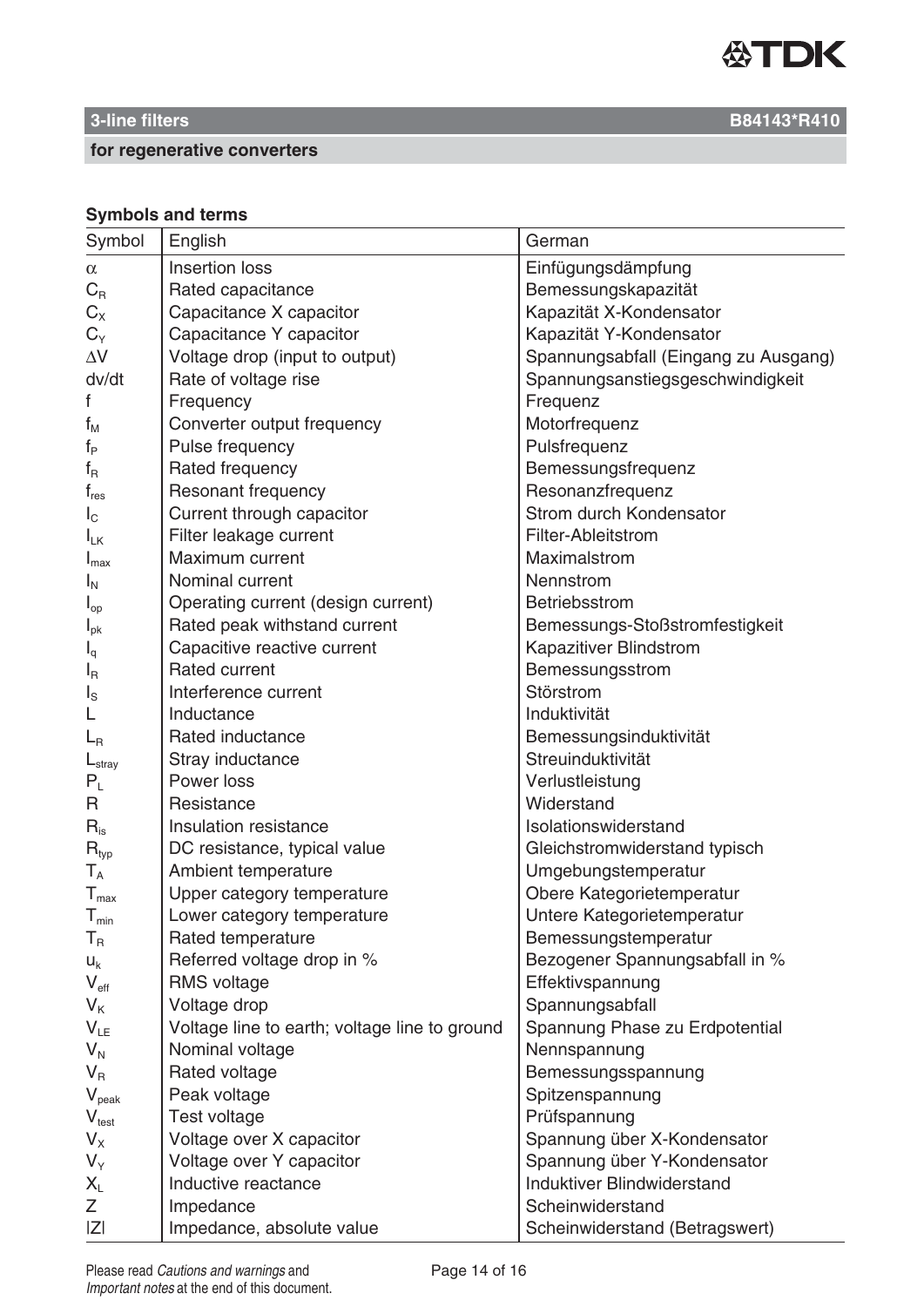

The following applies to all products named in this publication:

- 1. Some parts of this publication contain **statements about the suitability of our products for certain areas of application**. These statements are based on our knowledge of typical requirements that are often placed on our products in the areas of application concerned. We nevertheless expressly point out **that such statements cannot be regarded as binding statements about the suitability of our products for a particular customer application**. As a rule, we are either unfamiliar with individual customer applications or less familiar with them than the customers themselves. For these reasons, it is always ultimately incumbent on the customer to check and decide whether a product with the properties described in the product specification is suitable for use in a particular customer application.
- 2. We also point out that **in individual cases, a malfunction of electronic components or failure before the end of their usual service life cannot be completely ruled out in the current state of the art, even if they are operated as specified**. In customer applications requiring a very high level of operational safety and especially in customer applications in which the malfunction or failure of an electronic component could endanger human life or health (e.g. in accident prevention or lifesaving systems), it must therefore be ensured by means of suitable design of the customer application or other action taken by the customer (e.g. installation of protective circuitry or redundancy) that no injury or damage is sustained by third parties in the event of malfunction or failure of an electronic component.
- 3. **The warnings, cautions and product-specific notes must be observed.**
- 4. In order to satisfy certain technical requirements, **some of the products described in this publication may contain substances subject to restrictions in certain jurisdictions (e.g. because they are classed as hazardous)**. Useful information on this will be found in our Material Data Sheets on the Internet (www.tdk-electronics.tdk.com/material). Should you have any more detailed questions, please contact our sales offices.
- 5. We constantly strive to improve our products. Consequently, **the products described in this publication may change from time to time**. The same is true of the corresponding product specifications. Please check therefore to what extent product descriptions and specifications contained in this publication are still applicable before or when you place an order. We also **reserve the right to discontinue production and delivery of products**. Consequently, we cannot guarantee that all products named in this publication will always be available. The aforementioned does not apply in the case of individual agreements deviating from the foregoing for customer-specific products.
- 6. Unless otherwise agreed in individual contracts, **all orders are subject to our General Terms and Conditions of Supply**.